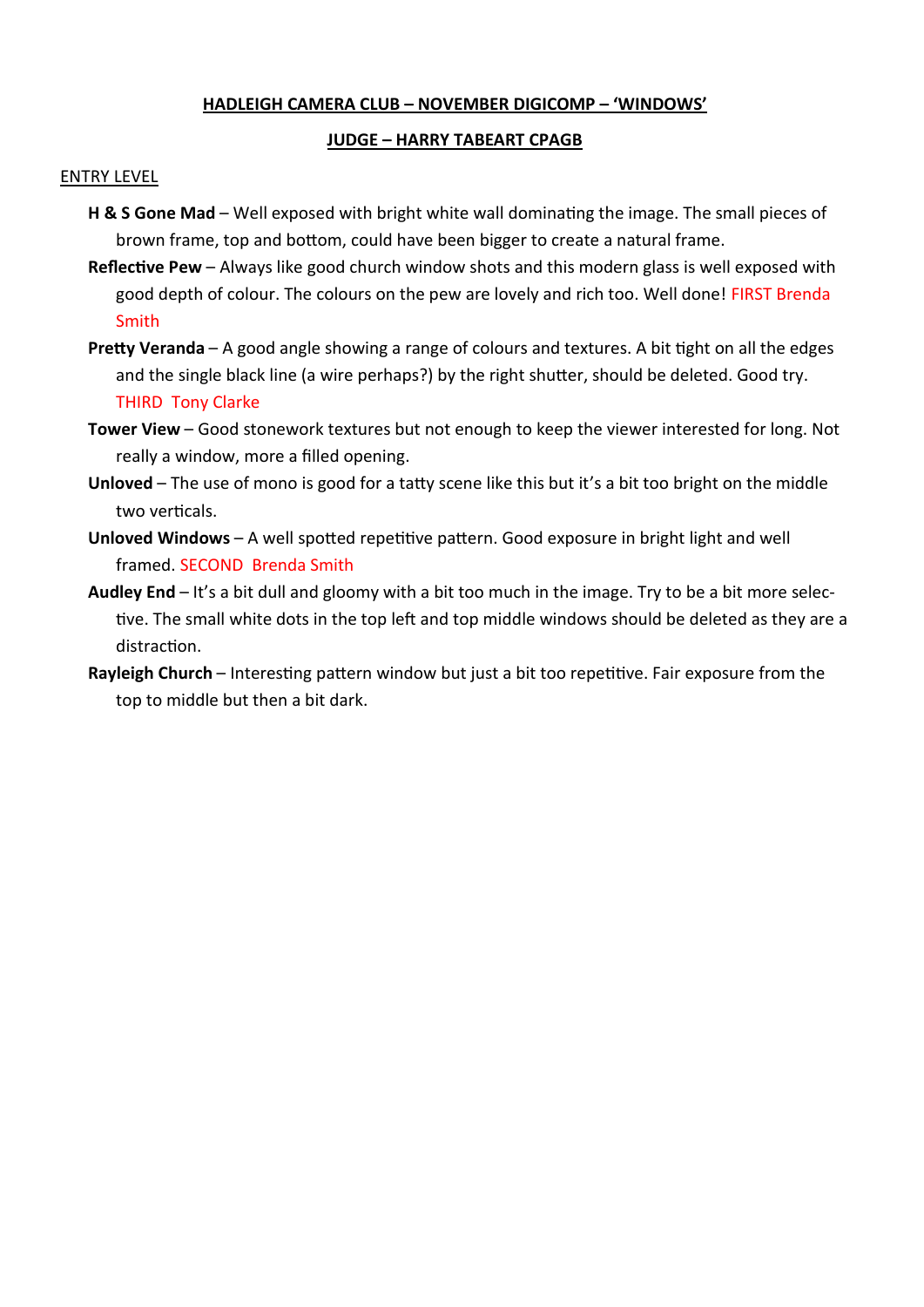## EXPERIENCED LEVEL

- **Rochford Shop Window** An interesting image with a ghostly feel. Lighting good with the reflections adding further mystique as they are not too powerful. However, the bright rectangular sign on the left, by the window, is too strong and distracting.
- **Broken** Lovely old window with great textures. Well produced in mono. Behind the window are some interesting shapes that draw the viewer in. Well put together. SECOND Terry Taber
- **Multi-faceted** Blue/yellow combinations are always good and this is no exception. I like all the shades and light reflections coupled with the centre blue frame. Good. THIRD Terry Taber
- **What's Your Phone Number?** A good idea but too many invasive reflections especially the blue 'Keep Clear' sign. Use a polarizer to prevent this. It's a bit 'noisy', taken on a phone perhaps?
- **Walking in the Rain** A good 'rain on window' shot but not clear who is doing the walking! Needs to be clearer to link with the title. However, good colours and exposure.
- **Stained Glass, Skipton Church** Good exposure blending exterior light through window with interior lighting. Shame about the tatty stonework around the window! (Not your fault, I know. Just saying!)
- **Window into Nature** Interesting composite image mixing mono and colour. Not sure that the out-offocus background works.
- **Musée d'Orsay** Sorry, the windows/glass wall are rather boring but the clock is great! The people at the bottom should be cropped out to keep the image more symmetric.
- **Gate Lodge View** Excellent positioning for the shot with good colours. A good mix of landscape, architecture and still life. Close contender!
- **Ladies Window** Good idea but need a polarizer to reduce unnecessary reflections the car!
- **Window Time** Good colours but needs a slightly more even crop, left and right, the improve the symmetry of the image. Lose the burglar alarm above R/H window and delete interior lighting from top left pane of glass.
- **Mowlem Theatre, Swanage** This one is overpowered by the strong reflections and is muddled. No focal point for the eye to rest on.
- **The City of Glass, La Coruna** Interesting window patterns but a bit too much. A segment of it, perhaps from the third block from left, would be interesting.
- **Porthole Window** Well lit but lacking interest, sorry!
- **Triangular Windows** Great shapes, well seen! Top could have been cropped the same as the bottom grey tiles to form a tighter 'letterbox' shaped image. Another close contender!
- **Cornish Coffee House** I like the blue frame and the café interior. Again, the reflections spoil the image especially the light strip by the girls' knees. Get that polarizer out!
- **Arcade Window** Love the colours and the impact of the image! A tiny bit bright in the centre but still a very strong image. Well done! FIRST Phil Stepney
- **Looking Through the Car Window** Well captured image but feel it's a bit too close. Would like to have seen more surrounding the window as the environment looks interesting.
- **Broken Windows** A bit too bright but like the mono treatment. Slightly less exposure would have enhanced the wood textures. The over-bright square on the right is distracting.
- **Windows in a Window** Was a very strong contender until I spotted the photographer on the right! Crop down the line on the right, by the flowers, and it would have made the top three! No overpowering reflections to spoil a well seen colourful image.